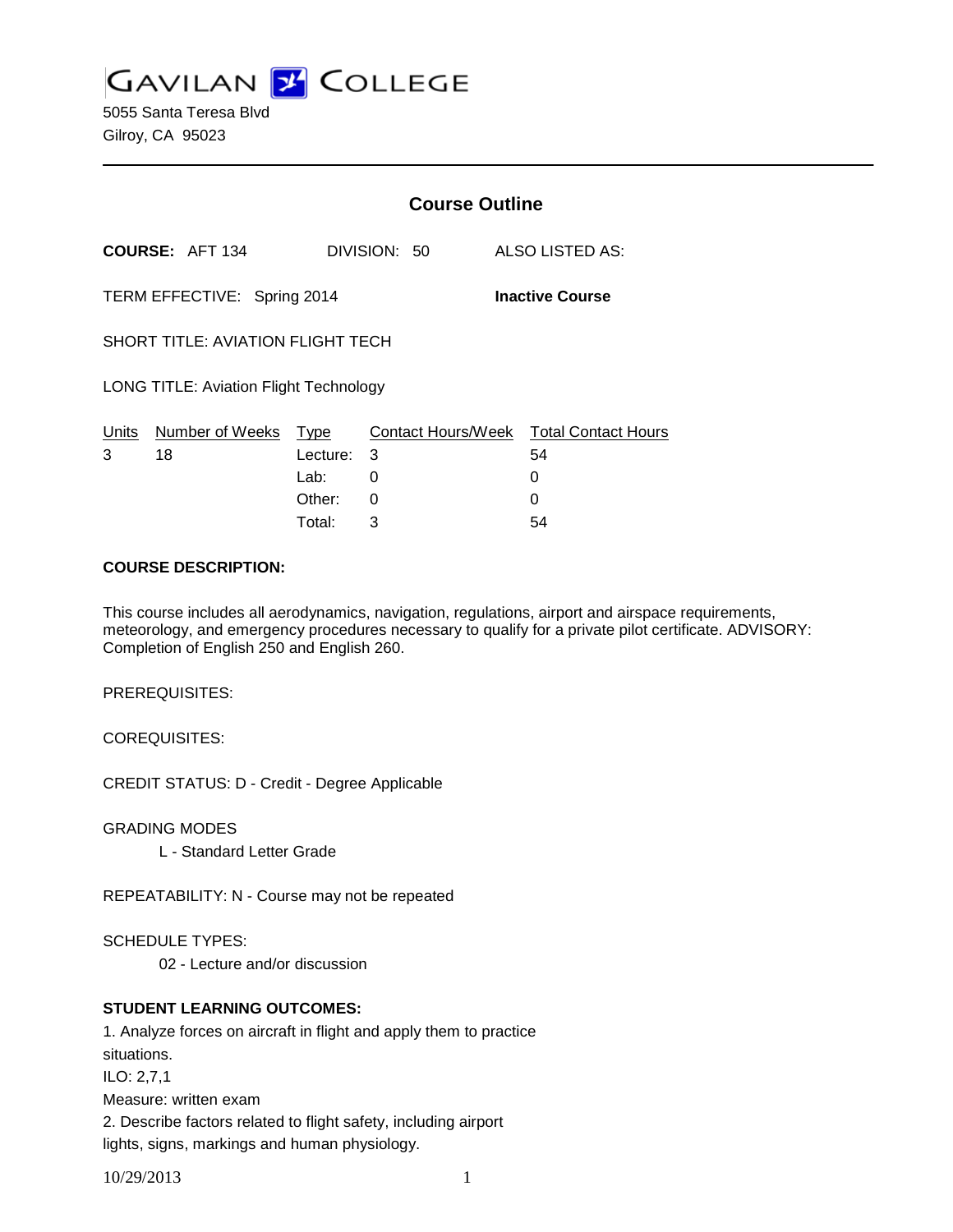ILO: 2,7,1,4 Measure: oral exam, quizzes 3. Describe the types of federal airspace systems. ILO: 7,2,1 Measure: quiz, class discussion 4. Explain aviation radio and radar procedures and demonstrate their application. ILO: 7,2,1,4 Measure: written exam, role playing 5. Describe the appropriate sections of 14 CFR 61 and 91. ILO: 2,7,1 Measure: written exam, oral report 6. Analyze basic weather trends, weather reports, and forecasts as they relate to aviation and apply them to various situations. ILO: 2,3,7,1 Measure: written exam, class discussion 7. Compute aircraft performance data and apply them to given situations. ILO: 2,7,1 Measure: written exam, demonstration 8. Complete a cross country flight plan. ILO: 2,7,3,1 Measure: written exam, demonstration 9. Complete a practice test for the Federal Aviation Administration private pilot certificate. ILO: 2,7 Measure: written exam

# **CONTENT, STUDENT PERFORMANCE OBJECTIVES, OUT-OF-CLASS ASSIGNMENTS**

Inactive Course: 10/28/2013 2 Hours CONTENT: Introduction, description of flight training, and basic aerodynamic forces. PERFORMANCE OBJECTIVES: The student will be able to describe the process required to obtain a Private Pilot's Certificate. They will be able to explain the most basic aerodynamics of flight. HOMEWORK ASSIGNMENT: Read appropriate chapter in the text. 3 Hours CONTENT: Aircraft stability and maneuverability. PERFORMANCE OBJECTIVES: The student will be able to discuss how pitch, roll, and yaw stability are achieved in aircraft design. The control inputs necessary for maneuvering and the forces involved in this maneuvering will also be explained. HOMEWORK ASSIGNMENT: Read corresponding chapter in the text. 3 Hours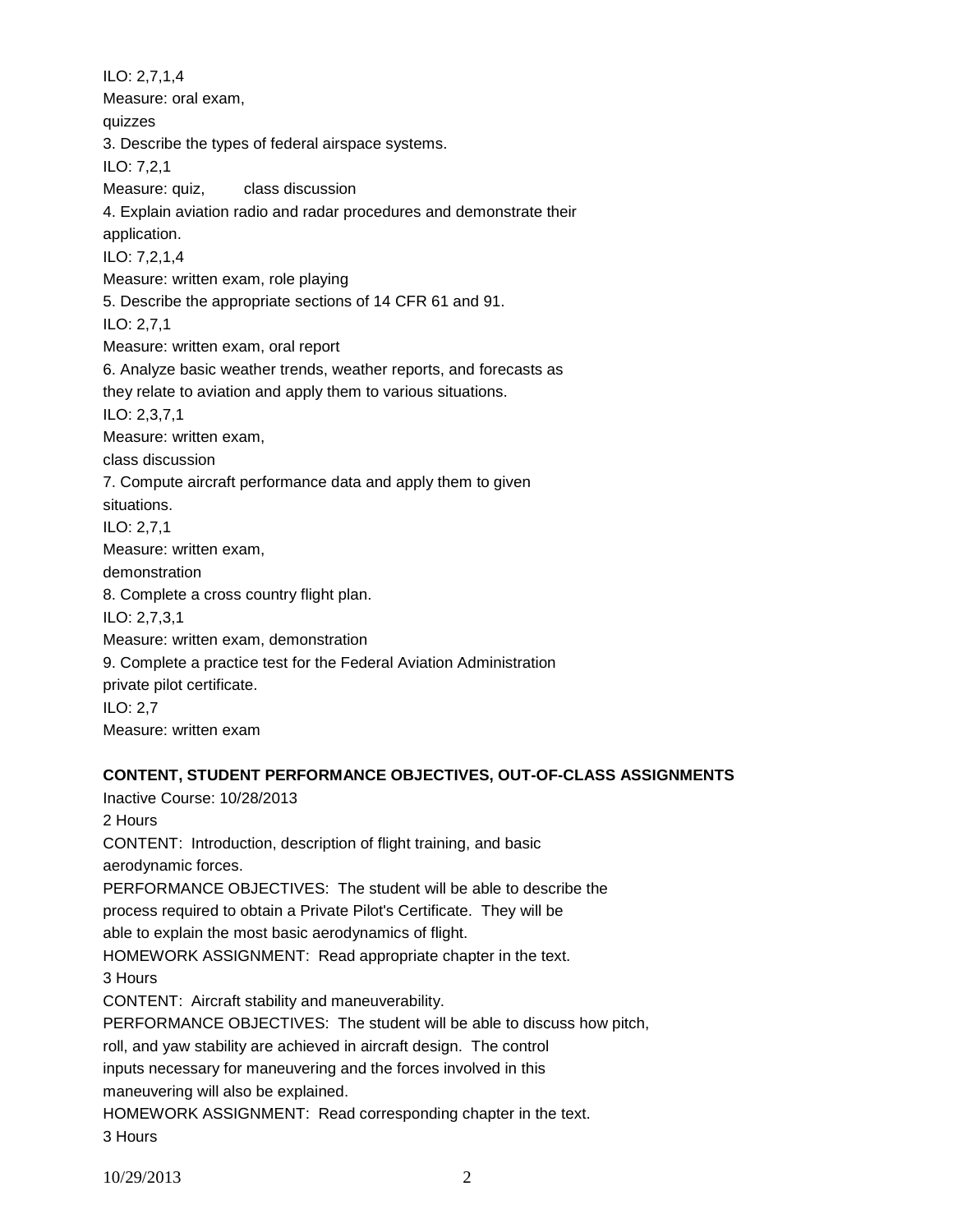CONTENT: Aircraft engines and propellers.

PERFORMANCE OBJECTIVES: The student will recognize the operation and hazards of aircraft engine operation.

HOMEWORK ASSIGNMENT: Read appropriate chapter in the textbook and complete related section.

3 Hours

CONTENT: Aircraft instruments.

PERFORMANCE OBJECTIVES: The student will be able to identify the mechanics of basic aircraft instruments, their significance to flight safety, and be able to recognize and compensate for their failure. HOMEWORK ASSIGNMENT: Read related chapter in the text.

3 Hours

CONTENT: Airport lights, signs, and markings.

PERFORMANCE OBJECTIVES: The student will be able to distinguish all

airport lights, signs, and runway and taxiway markings and their significance to the safety of flight.

HOMEWORK ASSIGNMENT: Read appropriated sections in the textbook. 3 Hours

CONTENT: Aeronautical charts.

PERFORMANCE OBJECTIVES: The student will be able to recognize basic chart symbols and be able to calculate latitude and longitude.

HOMEWORK ASSIGNEMENT: Read section of the chapter related to the topic. Complete calculations.

3 Hours

CONTENT: National airspace system.

PERFORMANCE OBJECTIVES: The student will list the different types of airspace and the operational restrictions in each.

HOMEWORK ASSIGNMENT: Read corresponding section of the chapter. 3 Hours

CONTENT: Radio and radar procedures.

PERFORMANCE OBJECTIVES: The student will describe how to use ground radio and radar facilities and how to communicate with them.

HOMEWORK ASSIGNMENT: Read appropriate chapter in the textbook. 5 Hours

CONTENT: Basic weather theory, weather reports, and forecasts.

PERFORMANCE OBJECTIVES: The student will recognize basic weather

patterns, as well as when and how they impact the safety of flight.

They will be able to read and interpret both textual and graphic

weather reports and forecasts.

HOMEWORK ASSIGNMENT: Read related chapters in the text. Complete weather reports.

3 Hours

CONTENT: General operating and flight rules.

PERFORMANCE OBJECTIVES: The student will recall the parts of 14 CFR 91

(Federal Aviation Regulations, General Operating and Flight Rules) that

are appropriate to operations as a private pilot.

HOMEWORK ASSIGNMENT: Read 14 CFR 91, General Operating and Flight Rules and Visual Flight Rules.

10/29/2013 3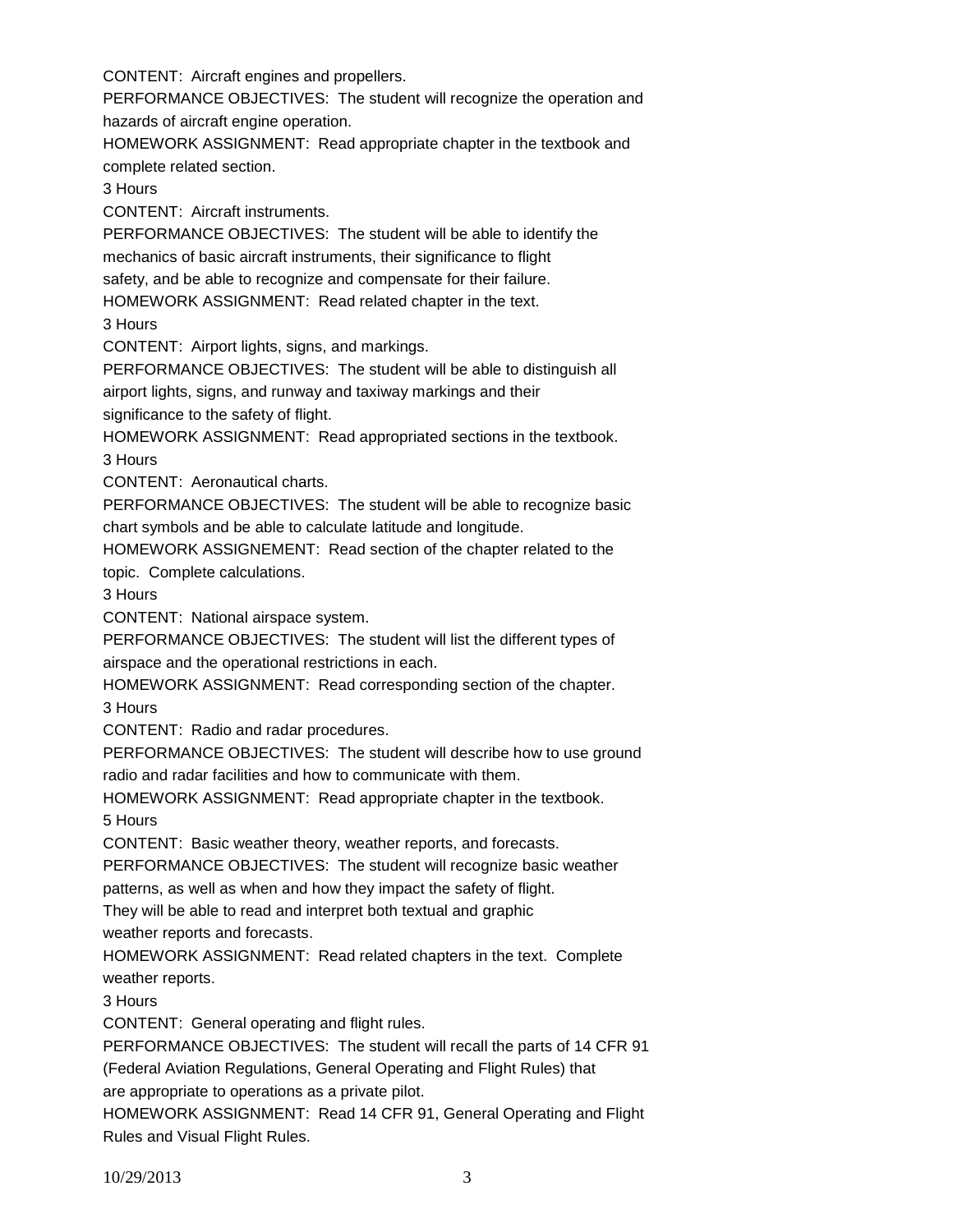3 Hours

CONTENT: 14 CFR 61 (Certification, Pilots and Flight Instructors) and

National Transportation Safety Board Part 830.

PERFORMANCE OBJECTIVES: The student will discuss regulations

pertaining to a private pilot and NTSB Part 830: "Preservation of

Wreckage, Mail and Cargo".

HOMEWORK ASSIGNMENT: Read 14 CFR 61, "Certification: Private Pilots" and NTSB Part 830.

3 Hours

CONTENT: Aircraft performance charts.

PERFORMANCE OBJECTIVES: The student will be able to apply and perform calculations of takeoff and landing distance, climb performance, and

cruise performance and explain the factors that affect each.

HOMEWORK ASSIGNMENT: Read appropriate section in the textbook and

perform calculations from aircraft performance charts.

3 Hours

CONTENT: Aircraft weight and balance.

PERFORMANCE OBJECTIVES: The student will recognize aircraft weight and balance calculations and how critical they are to flight safety. They

will be able to perform weight and balance calculations.

HOMEWORK ASSIGNMENT: Read appropriate section in the text and perform calculations from aircraft weight and balance charts.

3 Hours

CONTENT: Flight planning.

PERFORMANCE OBJECTIVES: The student will examine and plan flights using weather reports and aircraft performance charts.

HOMEWORK ASSIGNMENT: Read related section of the chapter and plan a theoretical flight using current weather forecasts.

6 Hours

CONTENT: Radio navigation. VOR, ADF, and GPS.

PERFORMANCE OBJECTIVES: The student will explain the use of VHF Omni-

directional Range (VOR) navigation and plan a flight using this system.

Automatic Direction Finding (ADF) and Global Positioning System (GPS)

navigation systems will be discussed by the student.

HOMEWORK ASSIGNMENT: Read appropriate sections in the textbook. Plan

a theoretical flight using VOR navigation.

3 Hours

CONTENT: Human factors and flight physiology.

PERFORMANCE OBJECTIVES: The student will be able to discuss basic

flight physiology and human factors and explain how they affect flight safety.

HOMEWORK ASSIGNMENT: Read corresponding chapter in the text.

2 Hours

Final.

# **METHODS OF INSTRUCTION:**

Lecture, discussion groups, class participation.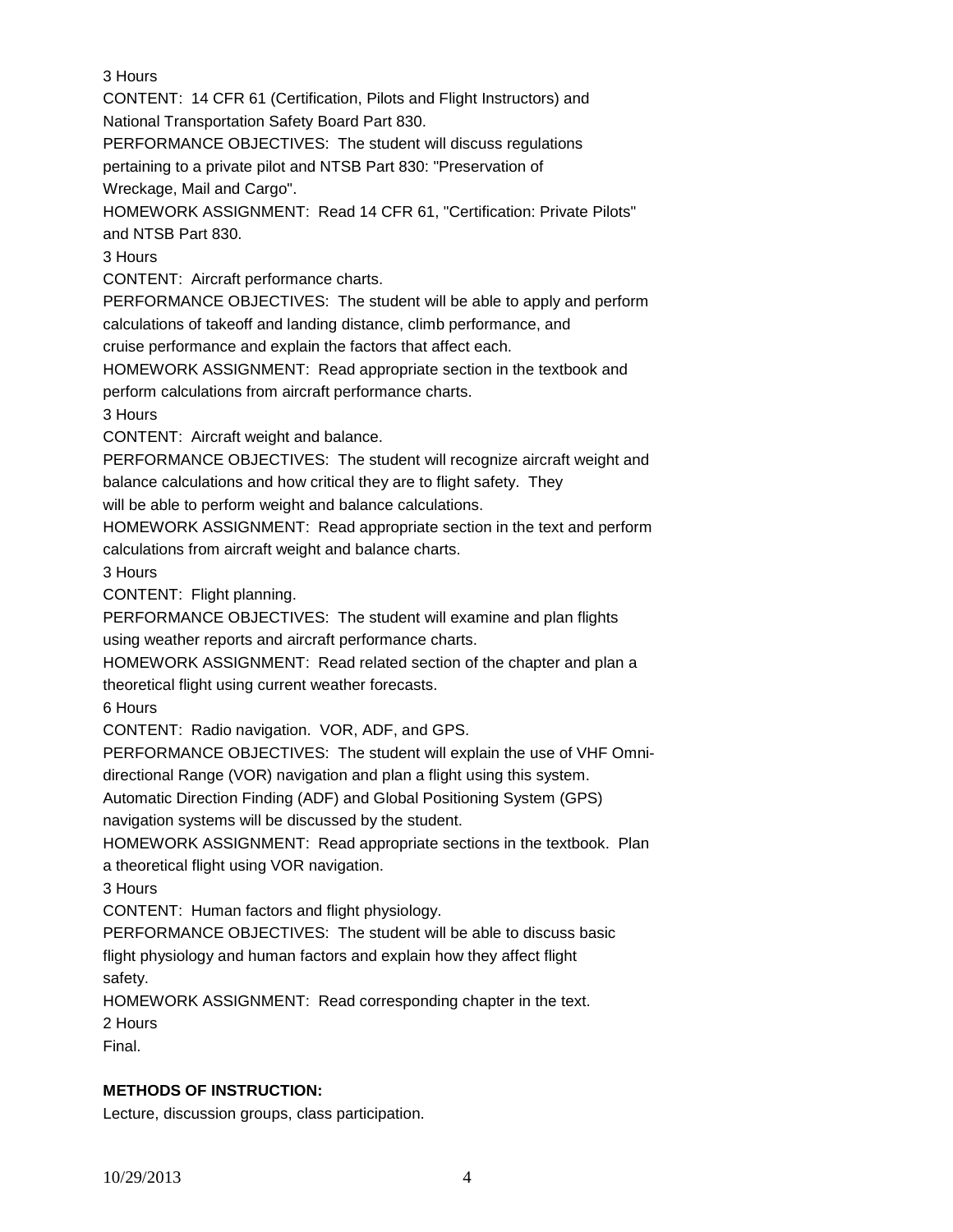### **METHODS OF EVALUATION:**

The types of writing assignments required: Written homework The problem-solving assignments required: Homework problems The types of skill demonstrations required: None The types of objective examinations used in the course: Multiple choice Other category: None The basis for assigning students grades in the course: Writing assignments: 10% - 20% Problem-solving demonstrations: 20% - 30% Skill demonstrations: 0% - 0% Objective examinations: 60% - 80% Other methods of evaluation: 0% - 0%

# **REPRESENTATIVE TEXTBOOKS:**

Jeppesen Sanderson Private Pilot Manual, 2004 or other appropriate college level text. Reading level of text: 10th grade. Verified by: Gloria Curtis Other Materials Required to be Purchased by the Student: Navigation Computer and Plotter

#### **ARTICULATION and CERTIFICATE INFORMATION**

Associate Degree: CSU GE: IGETC: CSU TRANSFER: Transferable CSU, effective 200730 UC TRANSFER: Not Transferable

### **SUPPLEMENTAL DATA:**

Basic Skills: N Classification: I Noncredit Category: Y Cooperative Education: Program Status: 2 Stand-alone Special Class Status: N CAN: CAN Sequence: CSU Crosswalk Course Department: AFT CSU Crosswalk Course Number: 134 Prior to College Level: Y Non Credit Enhanced Funding: N

10/29/2013 5